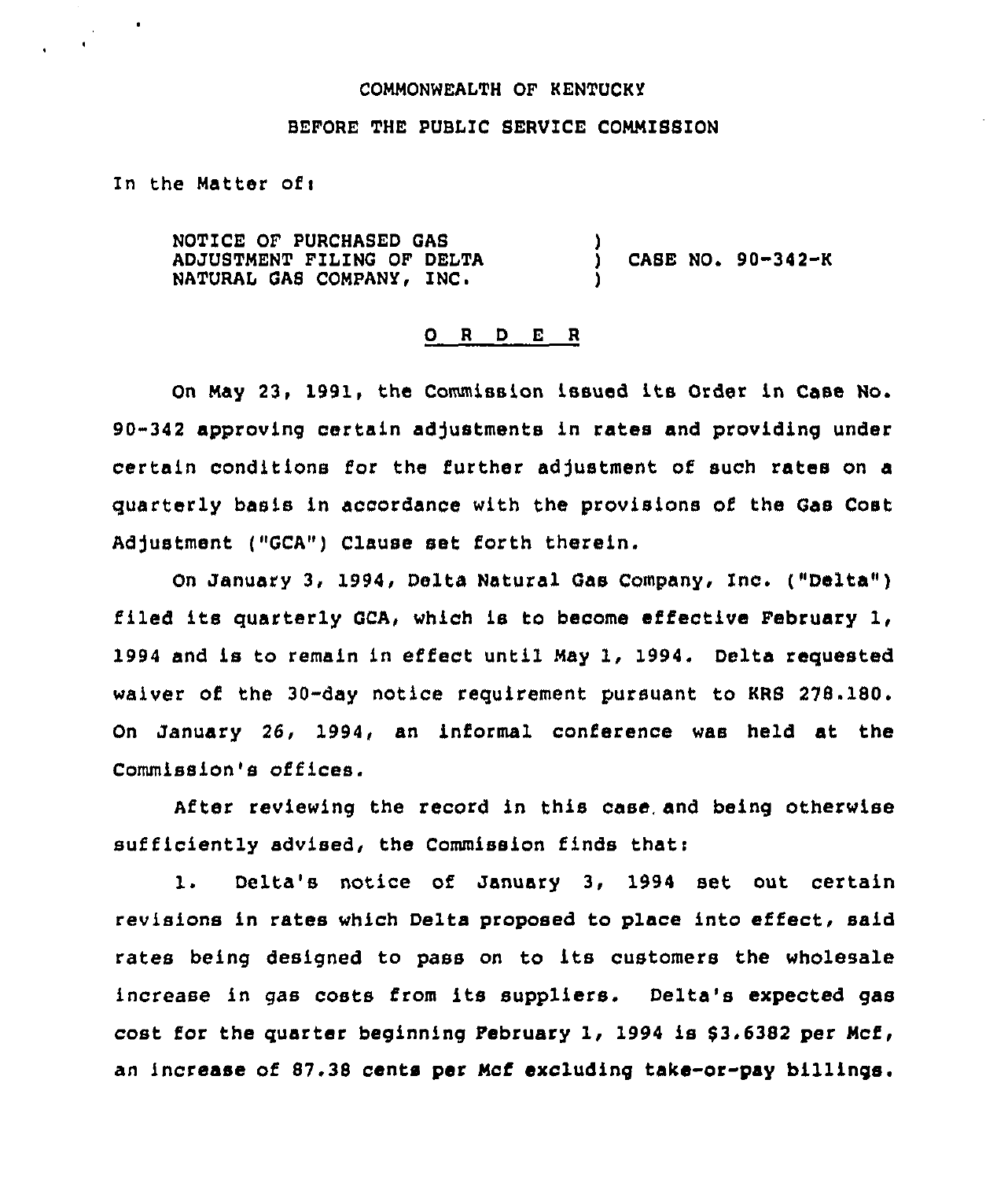Delta's notice set out a take-or-pay recovery component of .39 cent per Mcf, which increased .23 cent per Ncf from its last GCA filing. Delta should be prepared to support the amount of its take-or-pay actual adjustments at the time of its QCA field reviews.

 $\bullet$ 

 $\mathbf{r}$ 

2, Delta's notice contained a current quarter refund adjustment in the amount of 1.57 cents per Ncf. Delta's total refund adjustment of 2.53 cents per Mcf is composed of the current and previous quarter adjustments.

3. Delta's notice set out <sup>a</sup> current quarter actual adjustment in the amount of 17.07 cents per Ncf to compensate for under-recovery of gas cost by the company through the operation of its gas cost recovery procedure during the months of August, September, and October 1993. The total actual adjustment of 16.67 cents per Mcf is designed to correct the current under-collection as well as under- and over-collections from three previous quarters.

4. Delta's notice set out <sup>a</sup> balance adjustment of (.35) cent per Mcf to replace the previous adjustment of 4.61 cents per Ncf. This balance adjustment compensates for over-collections which occurred as a result of previous gas cost, actual, refund, and balance adjustments.

5. The combined effect of the above adjustments is Delta's gas cost recovery rate ("GCR") in the amount of \$3.6382 per Mcf, which is an increase of 88.84 cents per Mcf from its last approved

 $-2-$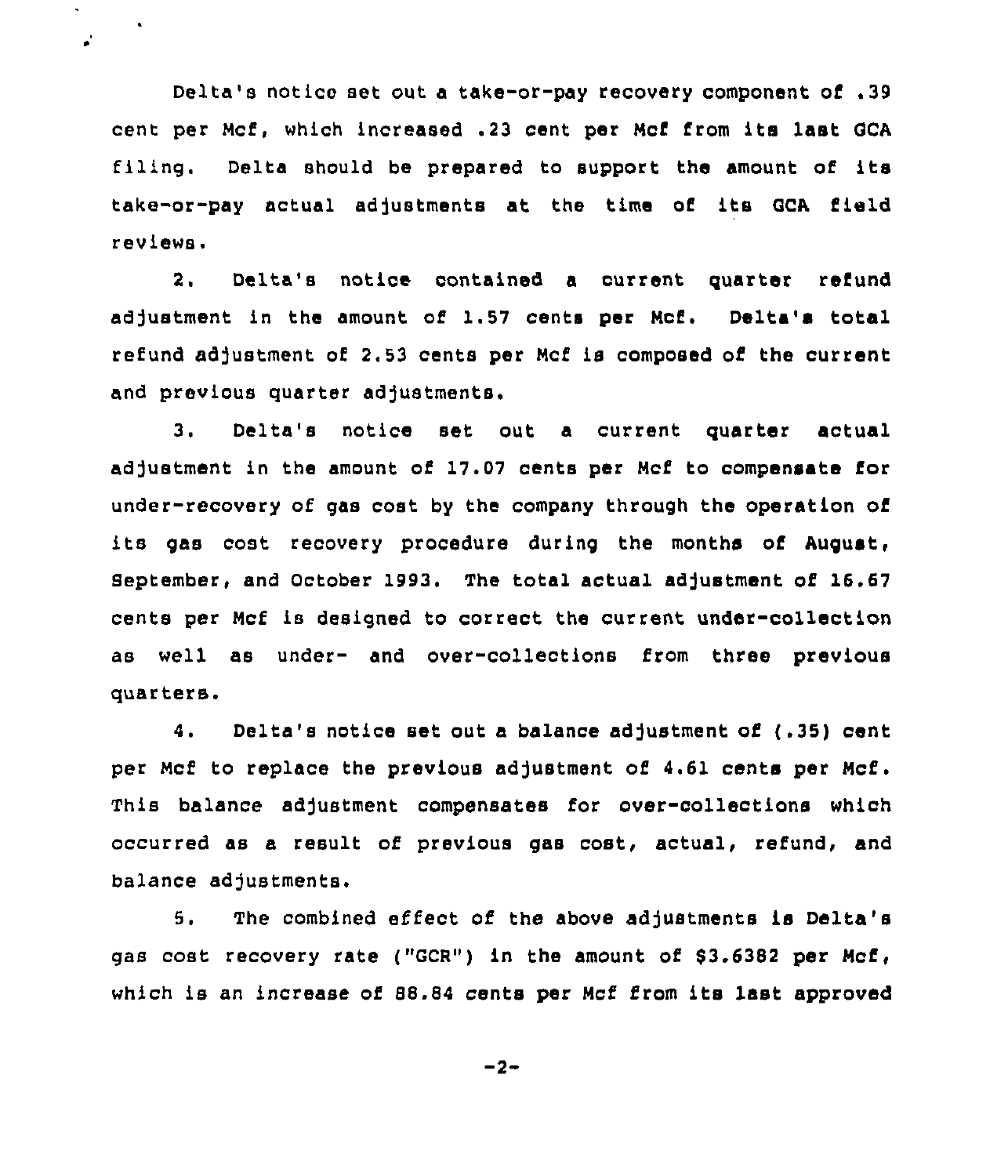GCR. The increase is the result of the supplier increase combined with the changes in other adjustments.

G. Delta's adjustment ln rates, set out ln the Appendix to thin Order, pursuant to the OCA provisions approved by the Commission in its Order in Case No. 90-342 dated May 23, 1991, is fair, just, and reasonable, ln the public interest, and should be effective with final meter readings on and after February 1, 1994

7. In its filing dated January 3, 1994, Delta requested confidentiality for Schedule VI, which contains business information required by the Commission pertaining to Delta's subsidiaries, Delta Resources, Inc, and Deigasco engage ln activities that are unregulated and highly competitive. Competitors of these subsldlarles could use business information of these subsidiaries to place themselves in sn advantageous position vis-a-vis the subsidiaries and Delta. Thus, disclosure of the information ls likely to cause Delta and these subsidiaries competitive injury and should be protected.

IT IS THEREFORE ORDERED that:

 $\bullet$ 

ï

1. The rates ln the Appendix, attached hereto and incorporated herein, are fair, just, and reasonable and are approved effective with final meter readings on and after Eebruary 1, 1994,

2. Within 30 days of the date of this Order, Delta shall file with this Commission its revised tariffs setting out the rates authorized herein.

-3-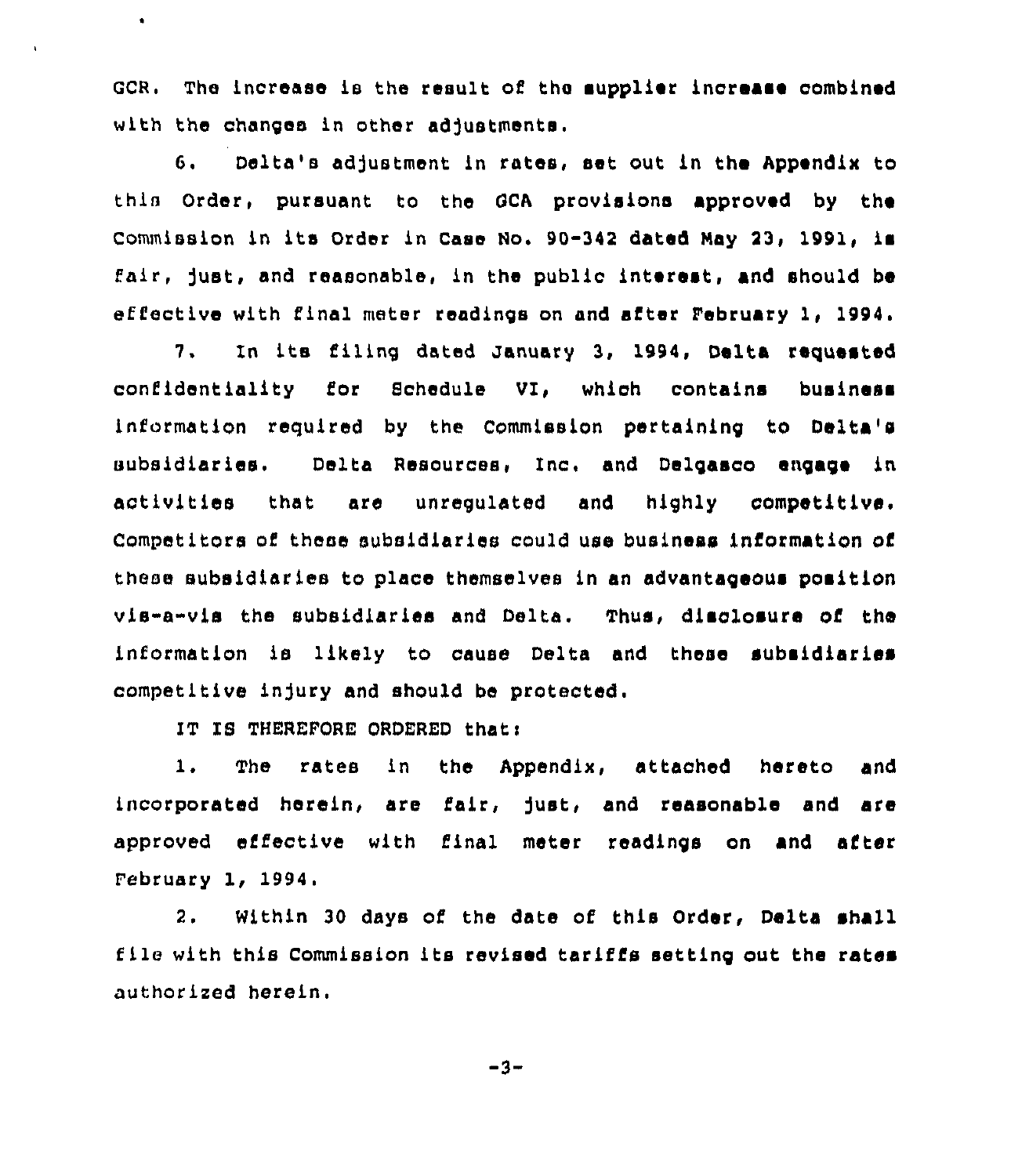3. Schedule VI, which Delta has petitioned to be withheld from public disclosure, shall be held and retained by this Commission as confidential and shall not be open for public inspection.

Done at Frankfort, Kentucky, this lat day of February, 1994.

PUBLIC SERVICE COMMISSION

 $\overline{\text{r}}$ man

 $Comm$ 

ATTEST:

í.

Executive Director